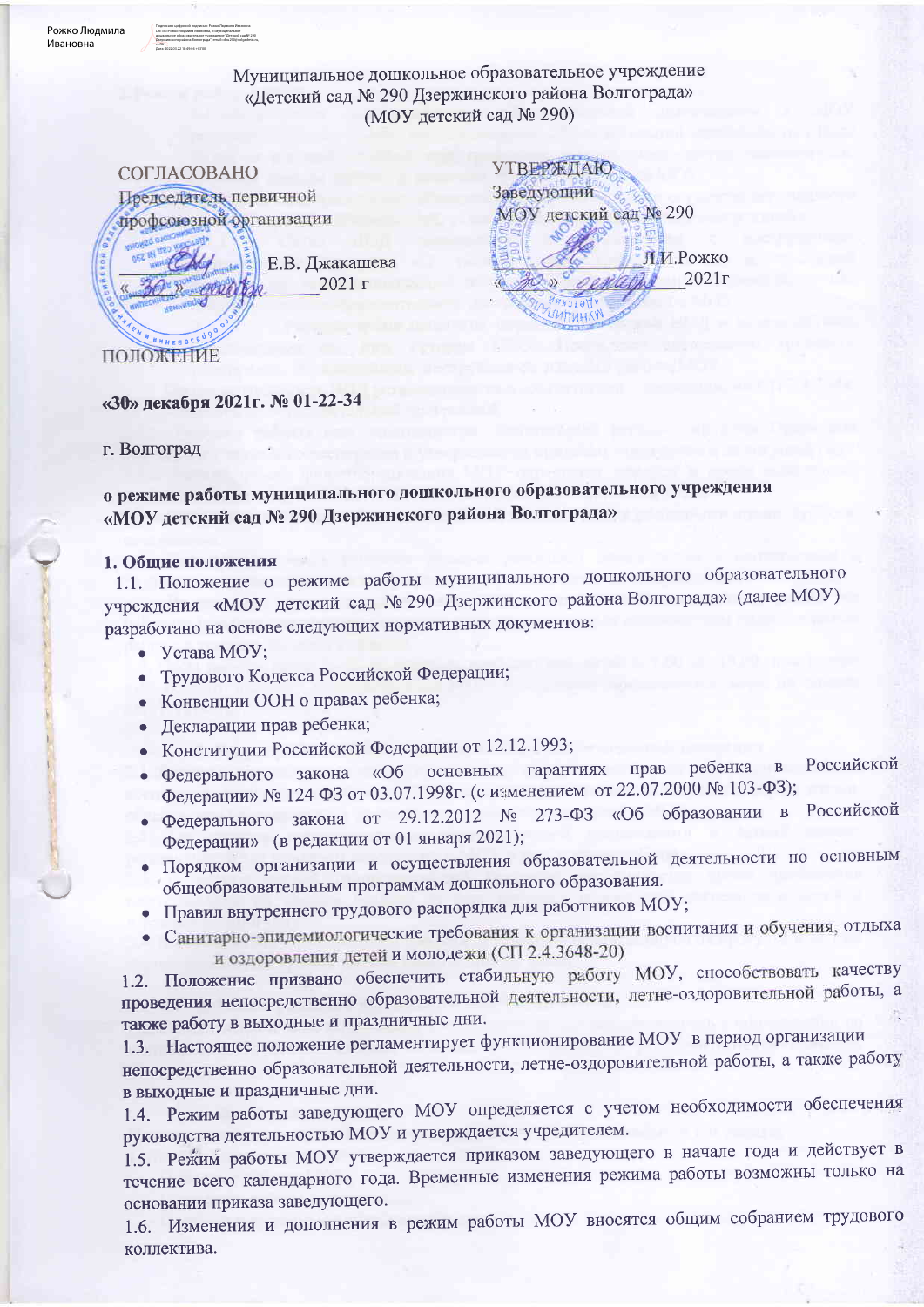### 2. Режим работы МОУ

непосредственно образовательной деятельности в **MOY** 2.1 Организация регламентируется сеткой непосредственно образовательной деятельности (далее НОД) на текущий учебный год, графиками работы специалистов, воспитателей, годовым планом работы и режимом функционирования МОУ.

X.

 $\bar{d}$ 

18

Организацию непосредственно образовательной деятельности осуществляют педагоги в соответствии с перечнем обязанностей, установленных «Должностной инструкцией».

соответствии  $\mathbf{C}$ инструктивно- $\overline{B}$ составляется  $2.1.1$ Сетка НОД максимальной гигиенических требованиях к методическим письмом «О нагрузке на детей дошкольного возраста в организационных формах обучения» и на основе общеобразовательной программы, реализуемой в МОУ

Рабочее время педагогов определяется сеткой НОД и обязанностями,  $2.1.2$ возлагаемыми на них Уставом МОУ, Правилами внутреннего трудового распорядка, должностными инструкциями, планами работы МОУ.

Продолжительность НОД устанавливается в соответствии с требованиями СП 2.4.3648-20 и реализуемой образовательной программой.

2.1.3. Графики работы всех специалистов, воспитателей регламентируются Правилами внутреннего трудового распорядка и утверждаются приказом заведующего на текущий год.

2.1.4. Гибкий режим функционирования МОУ определяет порядок и время выполнения режимных моментов, в соответствии с возрастными особенностями детей.

2.2. МОУ работает в режиме 5-дневной рабочей недели с двумя выходными днями: суббота, воскресенье.

Нормируемая часть рабочего времени работника определяется в соответствии с трудовым законодательством и тарифно-квалификационной характеристикой.

На каждую группу воспитанников предусматривается 2 воспитателя, режим их рабочего времени определяется с учетом выполнения каждым воспитателем педагогической работы в течение 36 часов в неделю.

2.3. Часы работы групп с 12-ти часовым пребыванием детей с 7.00 до 19.00, при неявке сменяющего педагога администрацией МОУ немедленно принимаются меры по замене отсутствующего педагога.

# 3. Режим работы МОУ в период летней оздоровительной компании

3.1. Летняя оздоровительная работа проводится с целью оздоровления воспитанников МОУ, воспитания у них трудолюбия, любви к природе, формирования здорового образа жизни, обеспечения благоприятных условий для летнего отдыха детей в МОУ.

3.2. Организация непосредственно образовательной деятельности в летний период регламентируется приказом заведующего МОУ в мае, планом работы.

3.3. В период летней оздоровительной кампании увеличивается время пребывания воспитанников на свежем воздухе за счет переноса совместной деятельности детей и взрослых на прогулку.

3.4. В соответствии с увеличением времени пребывания воспитанников на прогулке в летний период изменяется график выдачи пищи и приема пищи.

## 4. Режим работы в выходные и праздничные дни

4.1. Работа сотрудников в выходные и праздничные дни осуществляется в соответствии со статьей 111 Трудового кодекса Российской Федерации и регламентируется приказом заведующего

#### 5. Делопроизводство

На основании настоящего Положения издаются следующие локальные документы: 1. Приказы заведующего МОУ:

- О режиме работы МОУ;
- О графике работы сотрудников;
- О работе в выходные и праздничные дни;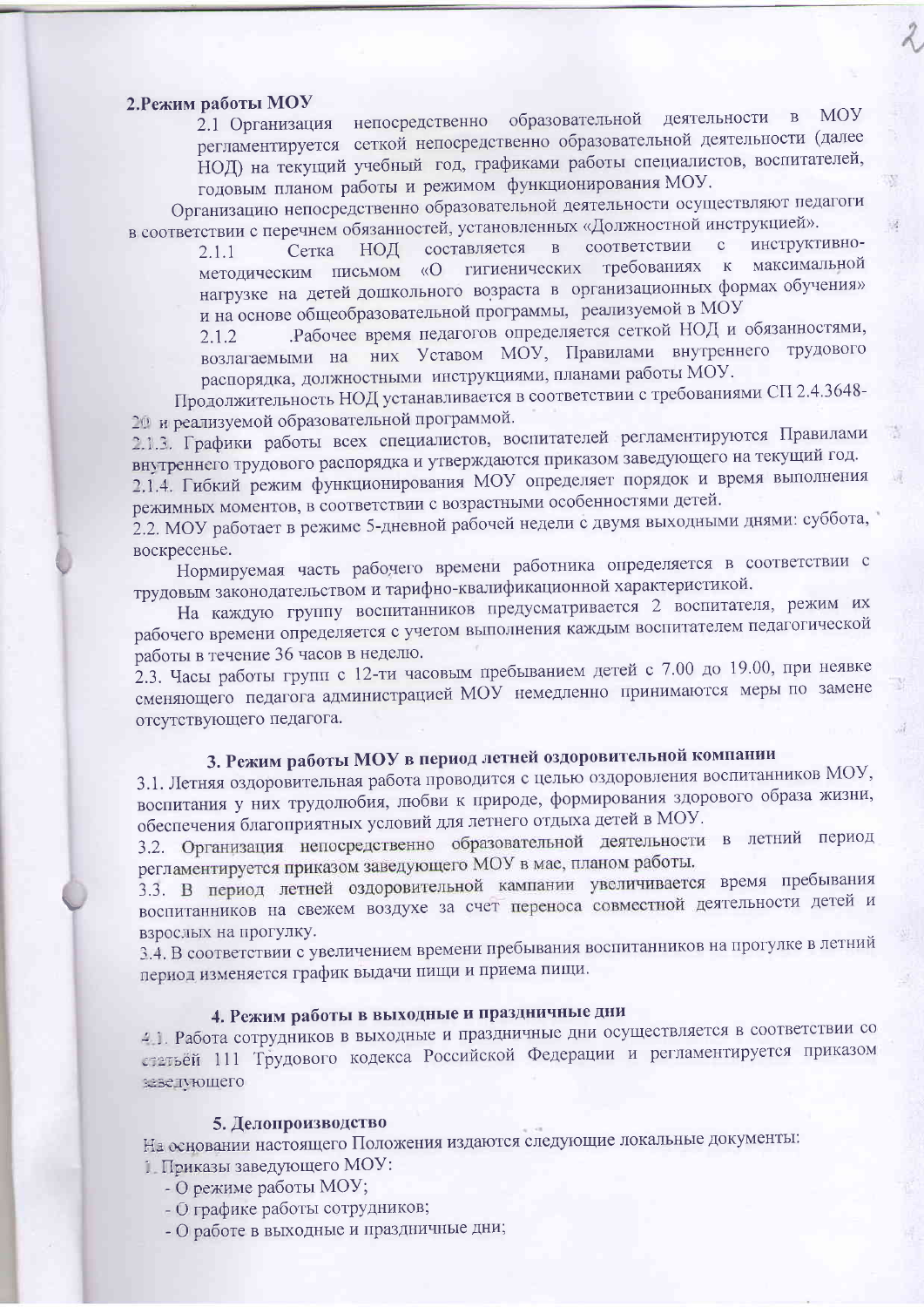#### 2. Режим работы МОУ

**MOY** 2.1 Организация непосредственно образовательной деятельности в регламентируется сеткой непосредственно образовательной деятельности (далее НОД) на текущий учебный год, графиками работы специалистов, воспитателей, годовым планом работы и режимом функционирования МОУ.

Организацию непосредственно образовательной деятельности осуществляют педагоги в соответствии с перечнем обязанностей, установленных «Должностной инструкцией».

составляется соответствии  $\mathbf{c}$ инструктивно- $2.1.1$ Сетка НОД  $\mathbf{B}$ гигиенических требованиях к максимальной методическим письмом  $\langle \langle \mathbf{O} \rangle$ нагрузке на детей дошкольного возраста в организационных формах обучения» и на основе общеобразовательной программы, реализуемой в МОУ

Рабочее время педагогов определяется сеткой НОД и обязанностями,  $2.1.2$ возлагаемыми на них Уставом МОУ, Правилами внутреннего трудового распорядка, должностными инструкциями, планами работы МОУ.

Продолжительность НОД устанавливается в соответствии с требованиями СП 2.4.3648-20 и реализуемой образовательной программой.

213. Графики работы всех специалистов, воспитателей регламентируются Правилами внутреннего трудового распорядка и утверждаются приказом заведующего на текущий год. 2.1.4. Гибкий режим функционирования МОУ определяет порядок и время выполнения режимных моментов, в соответствии с возрастными особенностями детей.

2.2. МОУ работает в режиме 5-дневной рабочей недели с двумя выходными днями: суббота, воскресенье.

Нормируемая часть рабочего времени работника определяется в соответствии с трудовым законодательством и тарифно-квалификационной характеристикой.

На каждую группу воспитанников предусматривается 2 воспитателя, режим их рабочего времени определяется с учетом выполнения каждым воспитателем педагогической работы в течение 36 часов в неделю.

2.3. Часы работы групп с 12-ти часовым пребыванием детей с 7.00 до 19.00, при неявке сменяющего педагога администрацией МОУ немедленно принимаются меры по замене отсутствующего педагога.

#### 3. Режим работы МОУ в период летней оздоровительной компании

3.1. Летняя оздоровительная работа проводится с целью оздоровления воспитанников МОУ, воспитания у них трудолюбия, любви к природе, формирования здорового образа жизни, обеспечения благоприятных условий для летнего отдыха детей в МОУ.

3.2. Организация непосредственно образовательной деятельности в летний период регламентируется приказом заведующего МОУ в мае, планом работы.

3.3. В период летней оздоровительной кампании увеличивается время пребывания воспитанников на свежем воздухе за счет переноса совместной деятельности детей и взрослых на прогулку.

3.4. В соответствии с увеличением времени пребывания воспитанников на прогулке в летний период изменяется график выдачи пищи и приема пищи.

#### 4. Режим работы в выходные и праздничные дни

4 Г. Работа сотрудников в выходные и праздничные дни осуществляется в соответствии со статьёй 111 Трудового кодекса Российской Федерации и регламентируется приказом заведующего

#### 5. Делопроизводство

На основании настоящего Положения издаются следующие локальные документы: 1. Приказы заведующего МОУ:

- О режиме работы МОУ;
- О графике работы сотрудников;
- О работе в выходные и праздничные дни;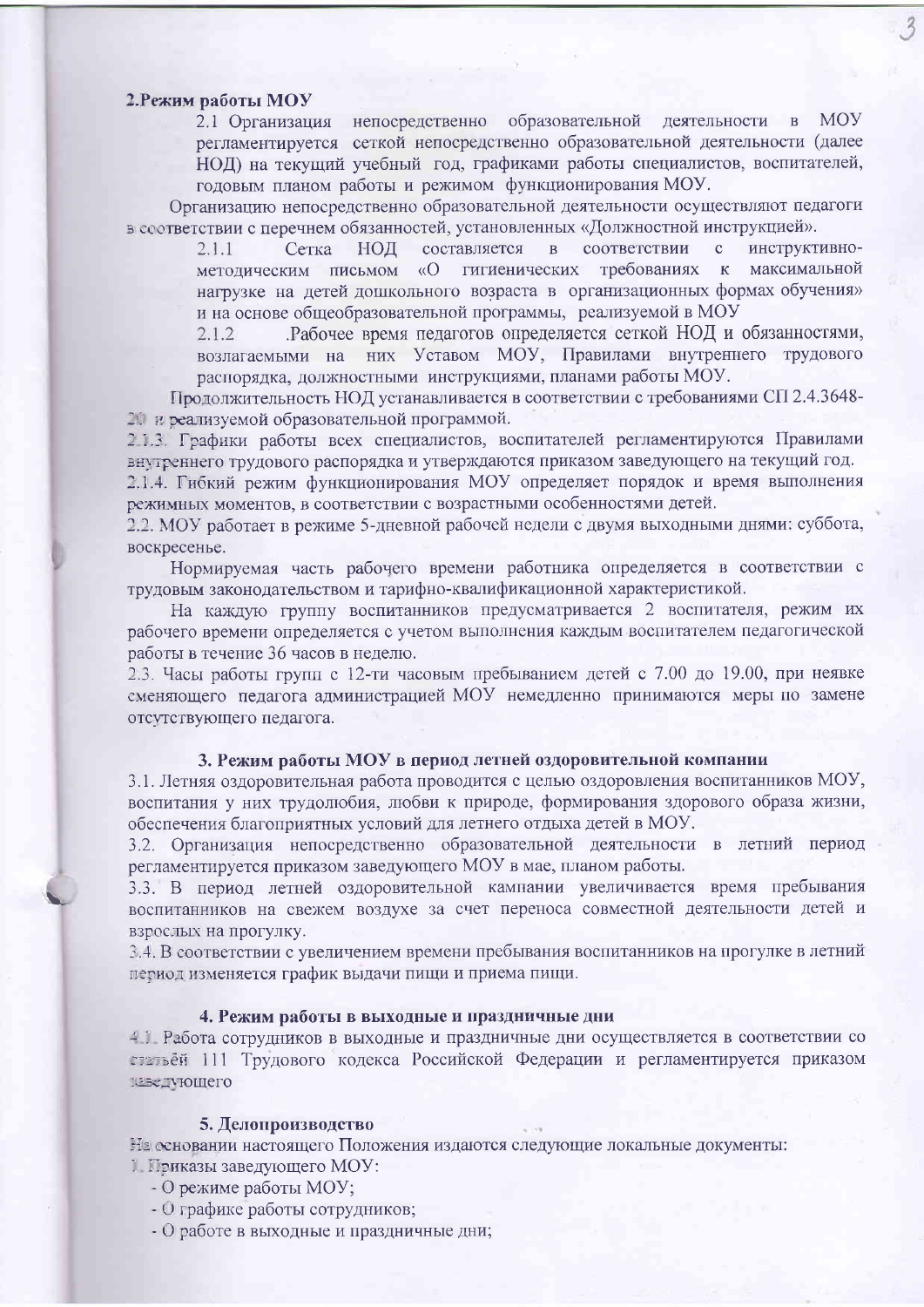- Об организации легней оздоровительной работы.
- 2. Сетка НОД
- В Графики работы педагогов и специалистов,
- 4. План работы МОУ на текущий учебный год.
- 5. План работы на летний период.
- 6. График кружковой работы.

Положение действует: до замены новым.

**В Премене разработано заведующим МОУ** детского сада № 290  $\mathcal{L}$ 

Л.И.Рожко